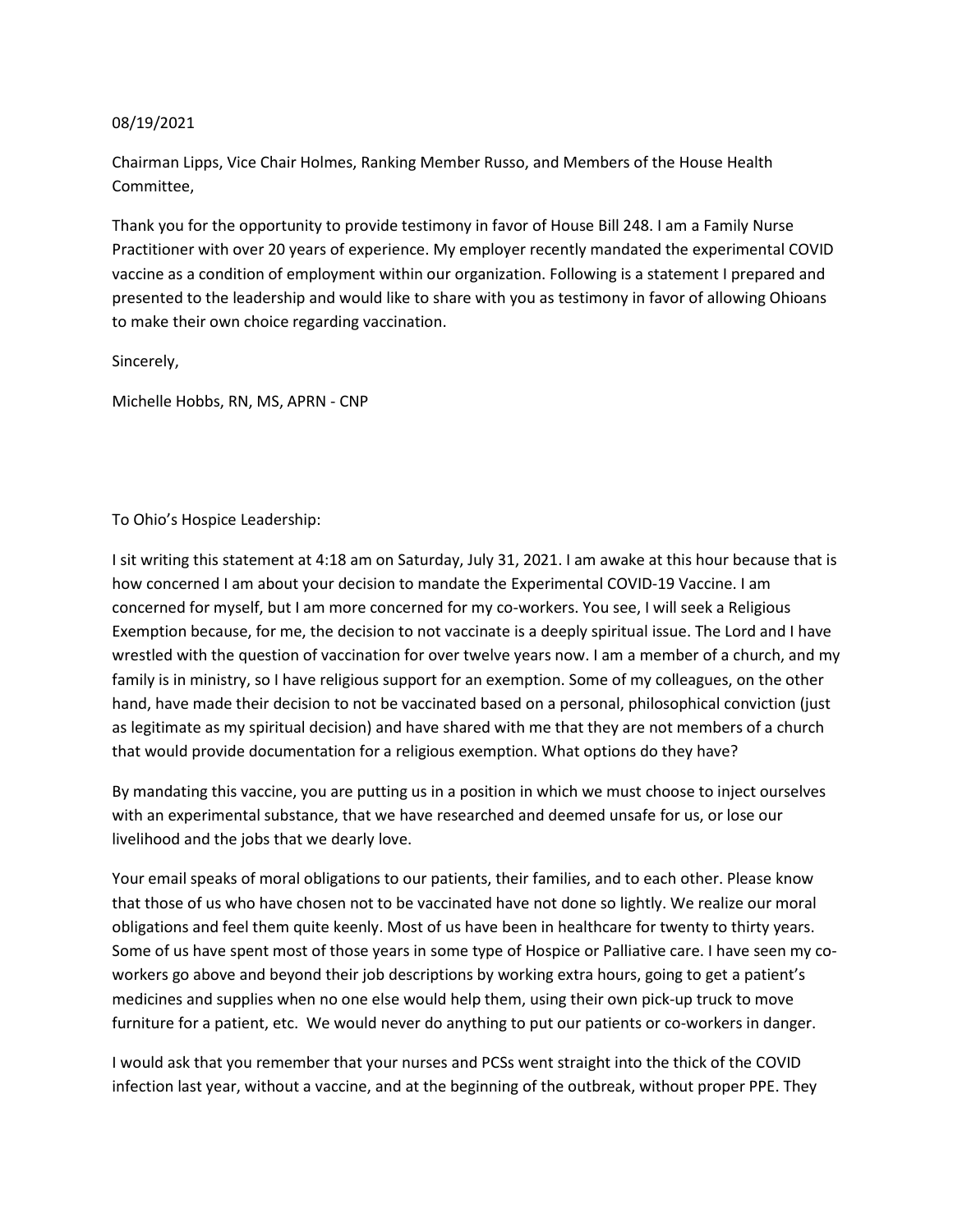lived up to those moral obligations, you speak of, in heroic fashion. But now, you force them to accept an experimental medical intervention, they have determined to be unsafe for them, against their will? Why do you not trust that we have done our research? We have studied the numbers. We have prayed. We have wrestled long and hard with this decision. We have not made it selfishly.

We have all seen the effects of COVID; some have suffered from the illness personally. We have also been seeing the devastation caused by side effects and adverse reactions to the vaccine. That's not such a popular topic in mainstream media, but we have seen it firsthand in our patients, family members, friends, and co-workers. In fact, one of our co-workers is currently hospitalized with possible transverse myelitis. When you look at the numbers published on the CDC's and Ohio Dept. of Health's very own websites, you will find the death rate from COVID, just yesterday (July 30, 2021), was 0.0175 and 0.0181 respectively. That is a death rate of less than 2%.

What is the rate of vaccine injury? We will never know because the healthcare system refuses to report it. The VAERS system, our means of reporting vaccine injuries, captures somewhere between 1% and 10% of the damage done. As of 07/07/21 VAERS had received 438,411 reports of adverse effects and 9,048 reports of death following the COVID-19 vaccine administration. These numbers, following the COVID vaccine, are higher than the reports received following any other vaccine since the inception of VAERS in 1990! Injuries reported include allergic reactions, Bell's Palsy, Transverse Myelitis, Guillain-Barre, blood clots, cardiac conditions, etc… We most certainly do not have an accurate picture of vaccine injury numbers, but I suspect it is higher than 2%. (That death rate could be lower if treated appropriately)

What is even more alarming than the reported injuries and deaths that we have so far, is the potential for Pathogenic Priming. Despite trying for decades, scientists have never been able to create a successful coronavirus vaccine due to Pathogenic Priming. Vaccines for SARS-CoV-1 (about 78% identical to SARS-CoV-2) repeatedly failed animal studies. The vaccine, given to mice, cats, and ferrets, initially looked like it worked well, but the animals got very ill and died when later exposed to the virus in the wild. They died of sudden severe cytokine storm.

Scientists have done over 50 years of active research to develop a Dengue vaccine, but the experimental vaccines failed when children, in the Philippines, were later exposed to the virus in the wild and 600 children died (Arkin, F. 2019). Criminal charges were actually brought against those decision makers.

Here in the US, however, vaccine manufacturers are not held liable for the injuries their vaccines cause under the National Childhood Vaccine Injury Act of 1986. This does not instill great confidence in the big pharma companies who will make millions off their vaccines but are not going to pay a cent if they injure someone.

The email informing us of the vaccine mandate stated that, "hospitalizations and deaths related to COVID-19 are increasing PREDOMINATELY in those who are not vaccinated against COVID-19." I have read 25 articles this week regarding breakthrough infections in fully vaccinated people. For example, the CDC reported that 74% of the outbreak in Massachusetts were fully vaccinated (Mishra, 2021). An article, published by CNN Health in April 2021, stated that the CDC reported 5,800 fully vaccinated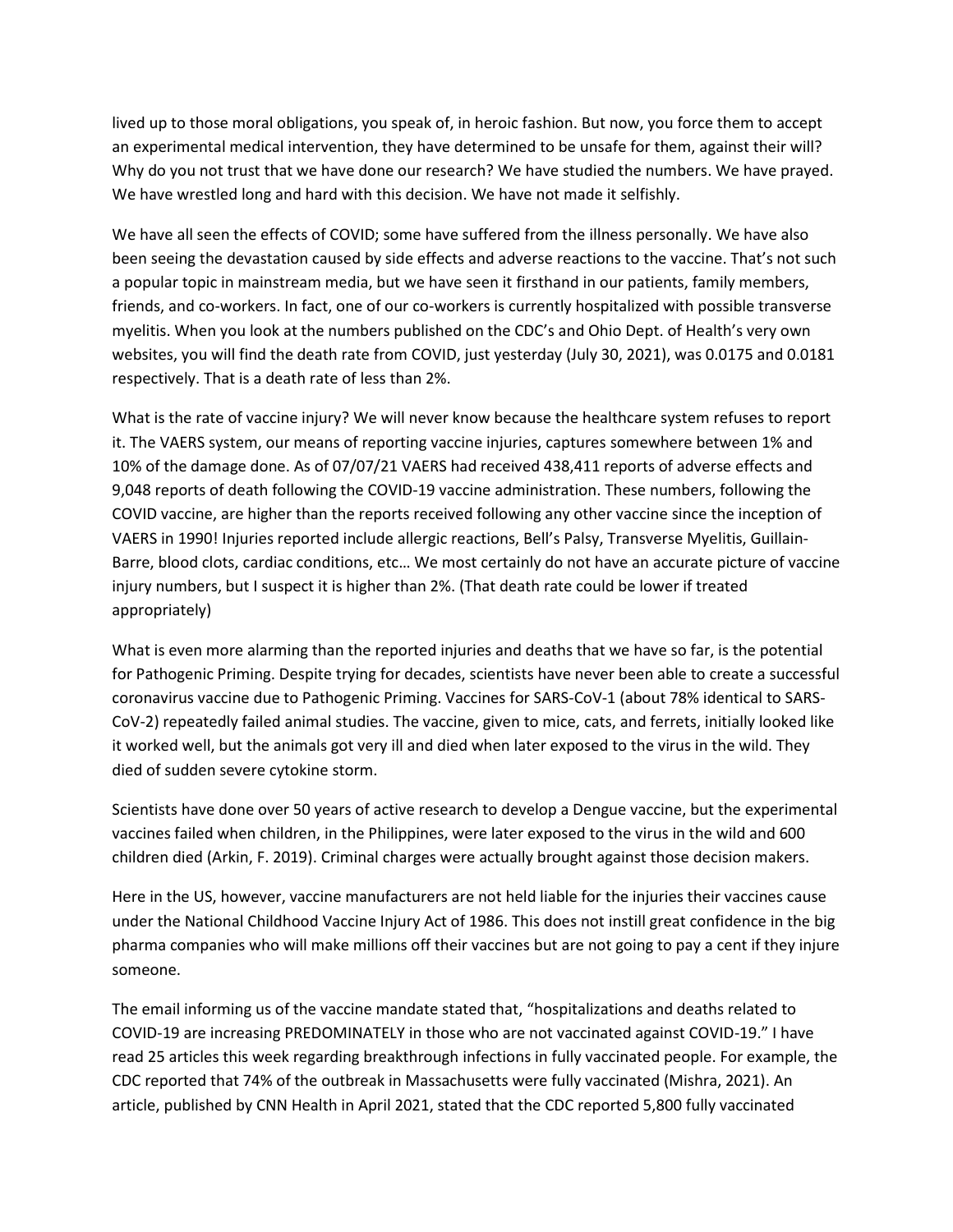people caught COVID anyway (Tinker & Fox, 2021). The Associated Press reported that "vaccinated people carry as much virus as others" (Tanner et al., 2021).

Vaccine manufacturers state their vaccines are effective in preventing symptomatic disease. They do not claim to prevent the transmission of the virus. In fact, just this week, the Director of the CDC has stated that fully vaccinated people are now known to be spreading the virus and must now wear masks once again (Perrett, 2021). It makes absolutely no sense to mandate an experimental vaccine that does not stop the spread of the virus!

I assume, given the new CDC guidance, that protocols for vaccinated and unvaccinated employees should remain the same; masking, testing, handwashing, etc… What is the advantage of being vaccinated if it does not prevent me from spreading the virus to patients or co-workers and it does not change my approach to patient care?

Finally, the current COVID-19 vaccines are classified under an Emergency Use Authorization (EUA) from the FDA. They are not yet fully approved. It is prohibited to mandate a vaccine that has not been fully approved. The statute granting the FDA the power to authorize a medical product for emergency use requires that the person being administered the unapproved product be advised of his and her right to refuse administration of the product. See 21 U.S.C. § 360bbb-3(e)(1)(A) ("Section 360bbb-3") (Liberty Counsel, 2021). This right to avoid the imposition of human experimentation is fundamental and has its roots in the Nuremberg Code of 1947 and has been ratified by the 1964 Declaration of Helsinki, and further codified in the United States Code of Federal Regulations. The executive secretary of the CDC, Dr. Amanda Cohn, stated that under an EUA, vaccines are not allowed to be mandatory (Liberty Counsel, 2021).

In healthcare, the guiding principle is "First, do no harm." Mandating an experimental vaccine that has not been adequately tested is potentially very harmful. We have no idea what the long-term side effects could be, and we have already discovered its failure in preventing transmission. Given these facts, I ask you, "What is your moral obligation to honor the choice of your employees who have deemed the Experimental COVID-19 vaccines to be unsafe for them?"

In conclusion, I ask that you rescind this mandate and recognize each employee's right to choose for themselves whether or not to be vaccinated. A right granted to us by the statute cited above and in accordance with informed consent, the standard in healthcare.

Thank you for meeting with us today and for hearing our concerns.

Sincerely,

Michelle Hobbs, RN, MS, APRN - CNP